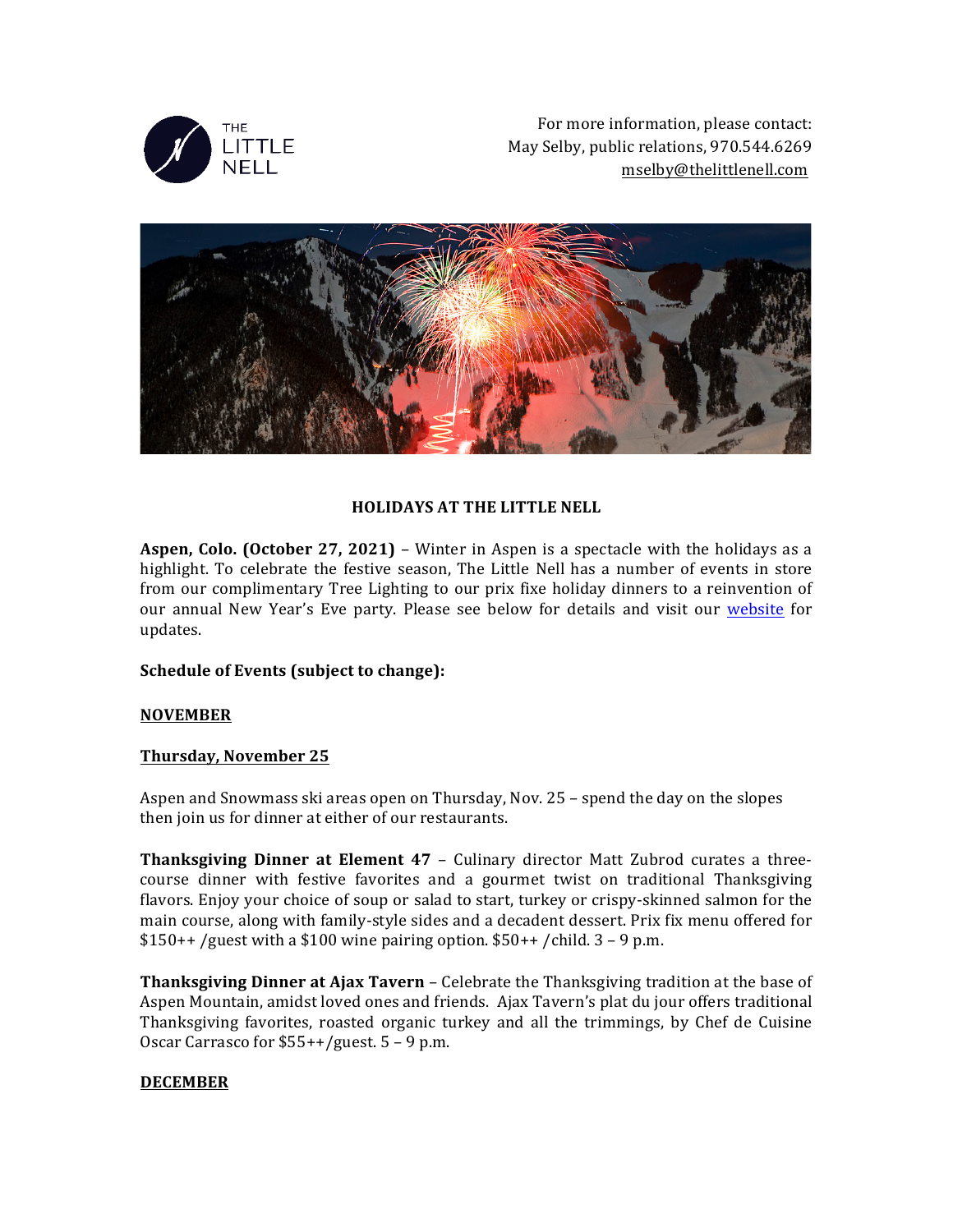## **Sunday, December 12**

**Tree Lighting at The Little Nell** – A holiday tradition, this festive, family-friendly event takes place in the courtyard at The Little Nell where we'll count down to the exciting tree lighting, provide complimentary cookies and hot cocoa, sing carols with the Aspen High School choir and offer photo ops with Santa Claus. As our beneficiary, The Aspen Animal Shelter returns with their "reindeer" pups. Complimentary with an advance reservation on thelittlenell.com.  $5 - 6$  p.m.

## **Friday, December 24 + Saturday, December 25**

**Christmas Eve and Christmas Day Dinner at Element 47 - Enjoy a four-course. prix fixe** menu featuring indulgent favorites like duck, lobster, wagyu beef, hand-made pasta, venison, foie gras, scallops and decadent desserts for every sweet tooth.  $$300++$  /guest with a \$150 wine pairing option.  $$50++$  per child.  $6 - 10$  p.m.

**Christmas Dinner at Ajax Tavern** - Enjoy a relaxed Christmas dinner at Ajax Tavern. The restaurant offers a three-course menu with holiday favorites like Brandt beef, gnocchi, Colorado lamb, oysters and more, in a casual, family-friendly setting.  $$195++$  /guest with a \$100 wine paring option.  $$50++$  /child.  $5-10$  p.m.

#### **Friday, December 31**

**New Year's Eve Dinner at Element 47 -** End 2021 with indulgence: caviar, lobster, truffles, scallops, wagyu, fresh pasta, and chocolate. Element 47 will feature a decadent four-course menu filled with festive flavors.  $$400++$  /guest with a \$200 wine pairing option. 6 - 11 p.m.

**Ajax NYE Party** - New this year for New Year's Eve, The Little Nell is presenting a party at the base of Aspen Mountain a.k.a. Ajax. Join us at Ajax Tavern - in the restaurant, outside at the ice bar and on the tented patio with a dance floor, DJ, bottomless Dom Pérignon and topshelf cocktails. Enjoy sweet and savory bites such as shrimp cocktail, wagyu sliders, cheese & charcuterie, decadent donuts and more.  $$500$  ++ /guest. 10 p.m. - 1:30 a.m.

**Clicquot Cats** - The ultimate slopeside experience combines The Little Nell's five-star service and Veuve Clicquot's La Grande Dame champagne with coveted access to Aspen Mountain. Just three snowcats for up to 12 guests each are available for the  $8$  p.m. fireworks show (there will be no midnight fireworks this year). Board your private snowcat at the base of Aspen Mountain to be driven to an exclusive seating area overlooking the glittering city of Aspen with chairs, plush blankets and a glowing fire pit. A dedicated server will be your host, serving champagne, caviar, blinis and other savory and sweet delights. \$12,000 ++ to reserve a snowcat for up to 12 guests

###

**Images:** *https://bit.ly/nellholidays*

## For additional images, please inquire.

*Instructions for Image Relay: When you click on Download and agree to the terms, you'll see* the sizes available to download – from full resolution to web resolution. For images, when you